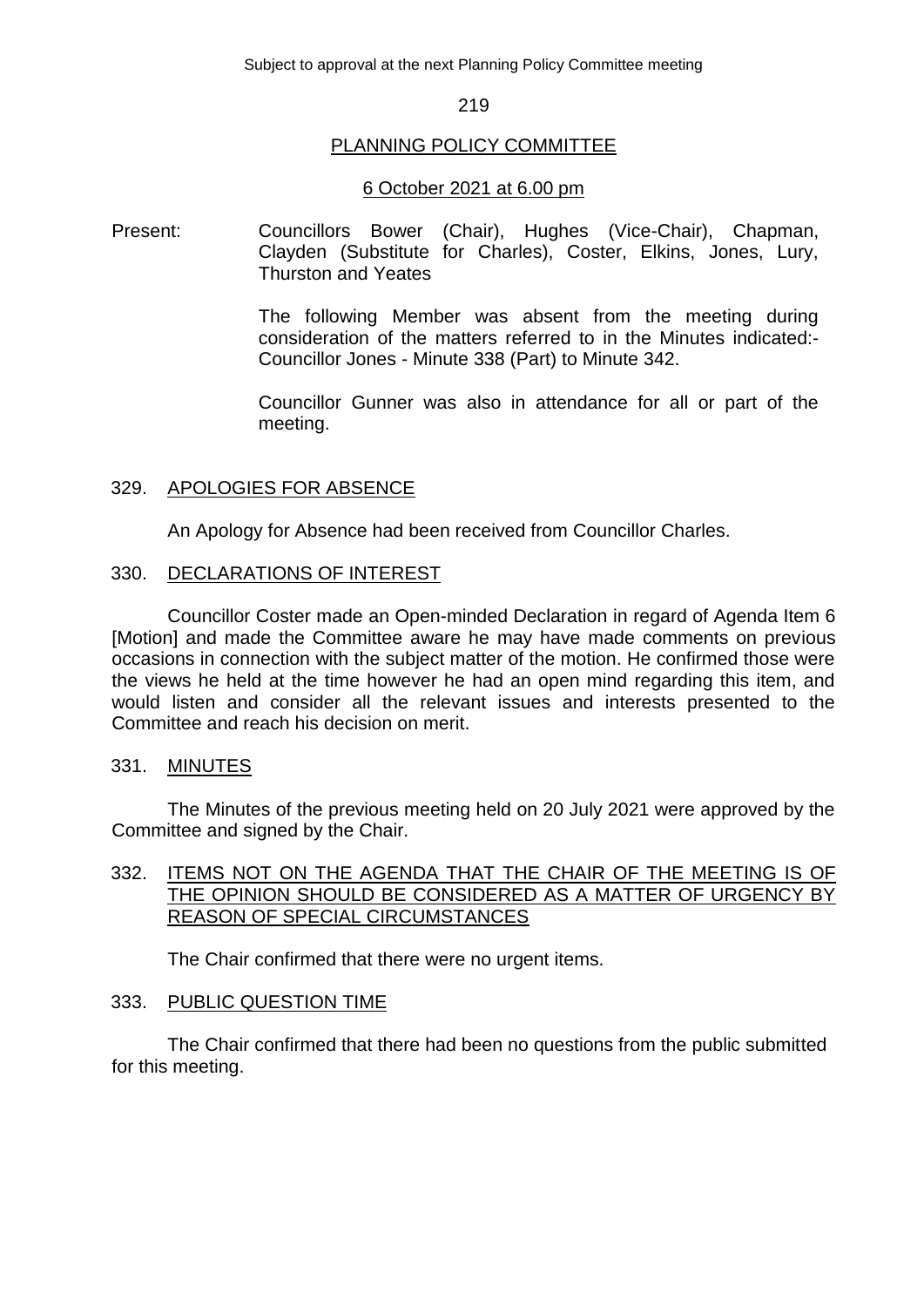Planning Policy Committee - 6.10.21

## 334. MOTION

At the beginning of this item, the Chair proposed a Motion to proceed to next business (as per Part 5, Section 2, 13.11 iii) of the Constitution) as the original proposer had asked that the Motion referred from Full Council on 15 September 2021 to this Committee be withdrawn and the action referred to in the Motion had been taken. This was seconded by the Vice-Chair.

The Committee

RESOLVED

To proceed to next business.

# 335. BUDGET 2022/2023 PROCESS

Upon the invitation of the Chair, the Group Accountant presented this report explaining that under the newly adopted Committee structure it was important that all Members be fully aware of the budget process. He further explained that the Council continued to face net expenditure pressures due to ongoing financial uncertainties and the report recognised the need for some resource switching in order to progress the Council's priorities and continue to meet statutory requirements. Any growth proposals would have to clearly state their financial implications and resource switching as appropriate.

The Chair raised the matter of the budget and how it was divided between this Committee and the Planning Committee especially when matters that went across the two Committees such as the Planning Review were considered, and whether the whole of the budget should be the responsibility of this Committee as the Service Committee for planning matters.

The Committee

RESOLVED

To note the budget setting process for 2022/23.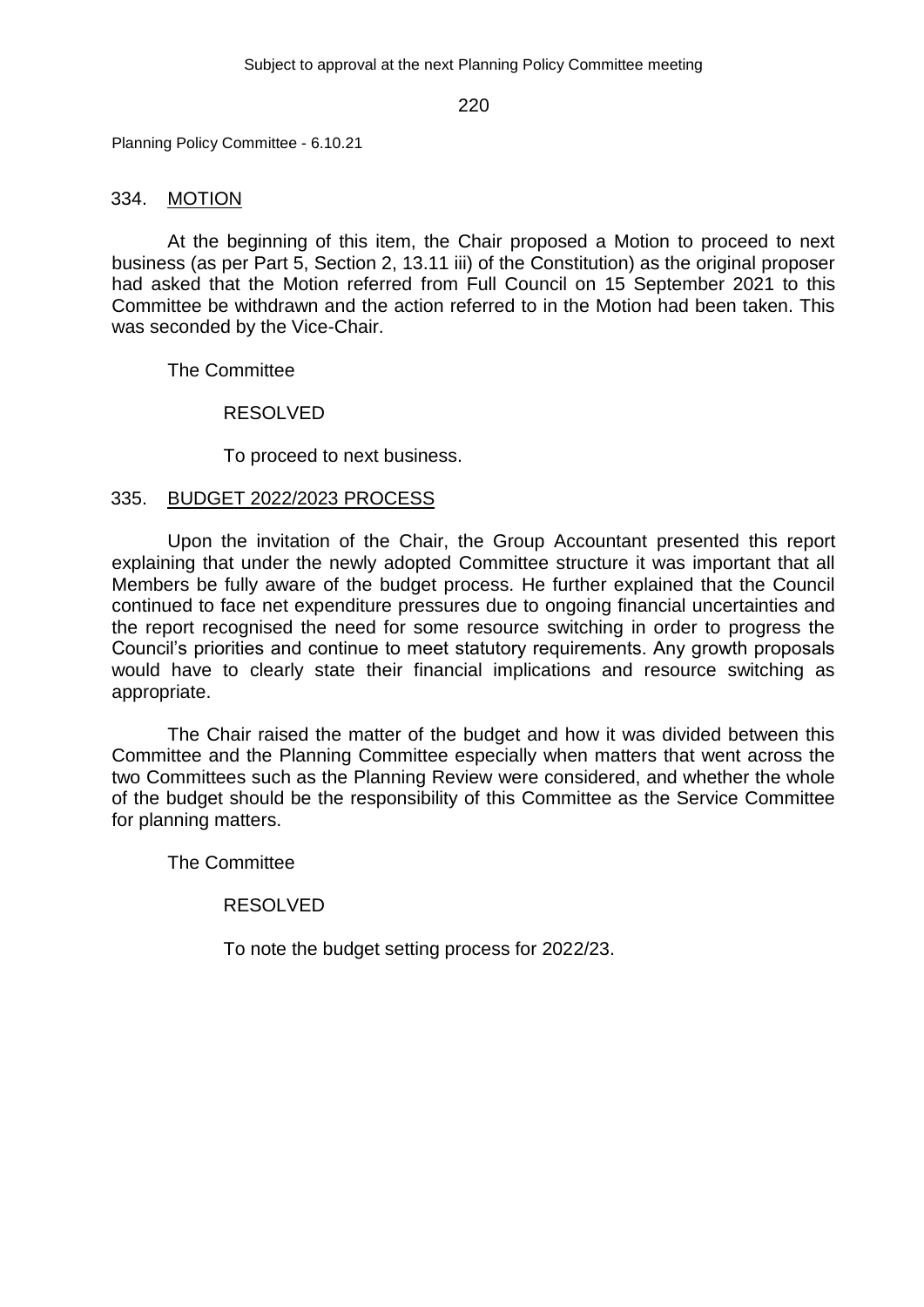Planning Policy Committee - 6.10.21

# 336. COASTAL CHANGE MANAGEMENT AREAS

*(During the debate, Councillor Elkins declared a Personal Interest as the Council's representative on the Local Government Association's Coastal Special Interest Group.)*

Upon the invitation of the Chair, the Engineering Services Manager presented his report which contained a draft consultants' brief for endorsement by Members to investigate the introduction of a Coastal Change Management Area (CCMA) following a decision by Cabinet in October 2020 to allocate £30,000 for this undertaking. The report also sought endorsement of how planning applications in the Pagham area would be dealt with in the meantime. The Engineering Services Manager highlighted the dynamic nature of the coastal erosion in Pagham and the risk of flooding.

Members then took part in a full debate on the item where a number of points were raised including:

- whether the CCMA should cover an area wider than illustrated in Appendix 1 of the report, and how it might impact the strategic sites in Pagham in the Local Plan
- the nature of the consultation process and involvement of environmental agencies (Natural England etc) because of the sensitivity of sites in Pagham being Sites of Special Scientific Interest
- the need for an indication of timescales, particularly in relation to concerns over flooding at Pagham harbour due to the unpredictable movement of the spit and the potentially significant consequences of this
- the need to treat the introduction of a CCMA as a matter of urgency due to events at Climping and widen the area to cover from West of the river Arun to Pagham
- statements in the NPPF which state that developments have to be safe for their lifetime, and Members not knowing without the evidence of the CCMA consultation if that would be the case for new or existing development
- whether Officers had all the recommendations they needed to proceed with the study in the report or whether further approvals would be needed between Committee meetings
- whether other vulnerable areas were looked at in the preliminary stages of this report and would be brought forward for their own CCMAs
- the involvement and implications for the Council's Planning team
- the need for a refresh of the shoreline management plan and areas whose inclusion might need re-examination

The Engineering Services Manager provided Members with answers to all points raised during the debate. He confirmed to Members that the report looked at the implications of having a CCMA rather than suggesting the introduction of one at this stage, but agreed with the urgency raised by Members.

The recommendations were then proposed and seconded.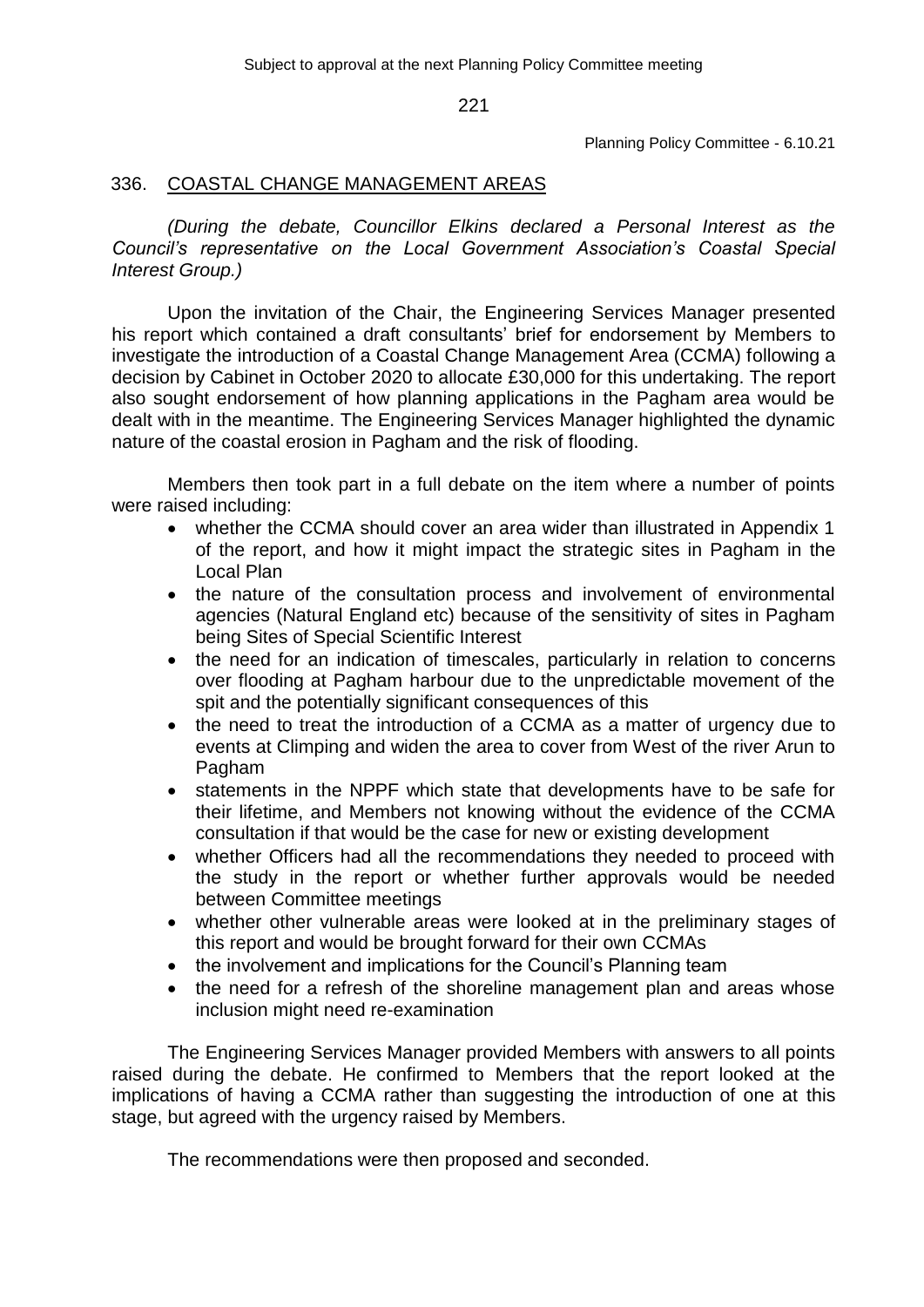Planning Policy Committee - 6.10.21

The Committee

RESOLVED - that

- 1. The outline brief for the Coastal Change Management Area (CCMA) study (as set out in 1.14 to 18 as appropriate) be approved.
- 2. The timing of the study be scheduled for a start of procurement beginning October 2021, in order to accommodate the outcome of the Southern Regional Flood and Coastal Committee's decision on whether to provide extra funding and consequently, the final scope of the study.
- 3. The Engineering Services Manager in consultation with the Planning Policy Committee Chair and Group Head of Planning, be delegated authority to proceed with the necessary administrative procedures and procurement processes based upon Southern Regional Flood and Coastal Committee's funding decision.
- 4. The guidance as set out in the report under 'Interim Approach' be used to assess the development merits of all Planning Applications coming forward on the Pagham Beach Estate, with reference to the plan at Appendix 1 (as a material consideration) until such time as the Planning Policy Committee decides whether to introduce a CCMA.
- 5. The draw-down of any further Local Levy monies granted by the Southern Regional Flood and Coastal Committee be authorised for the CCMA work.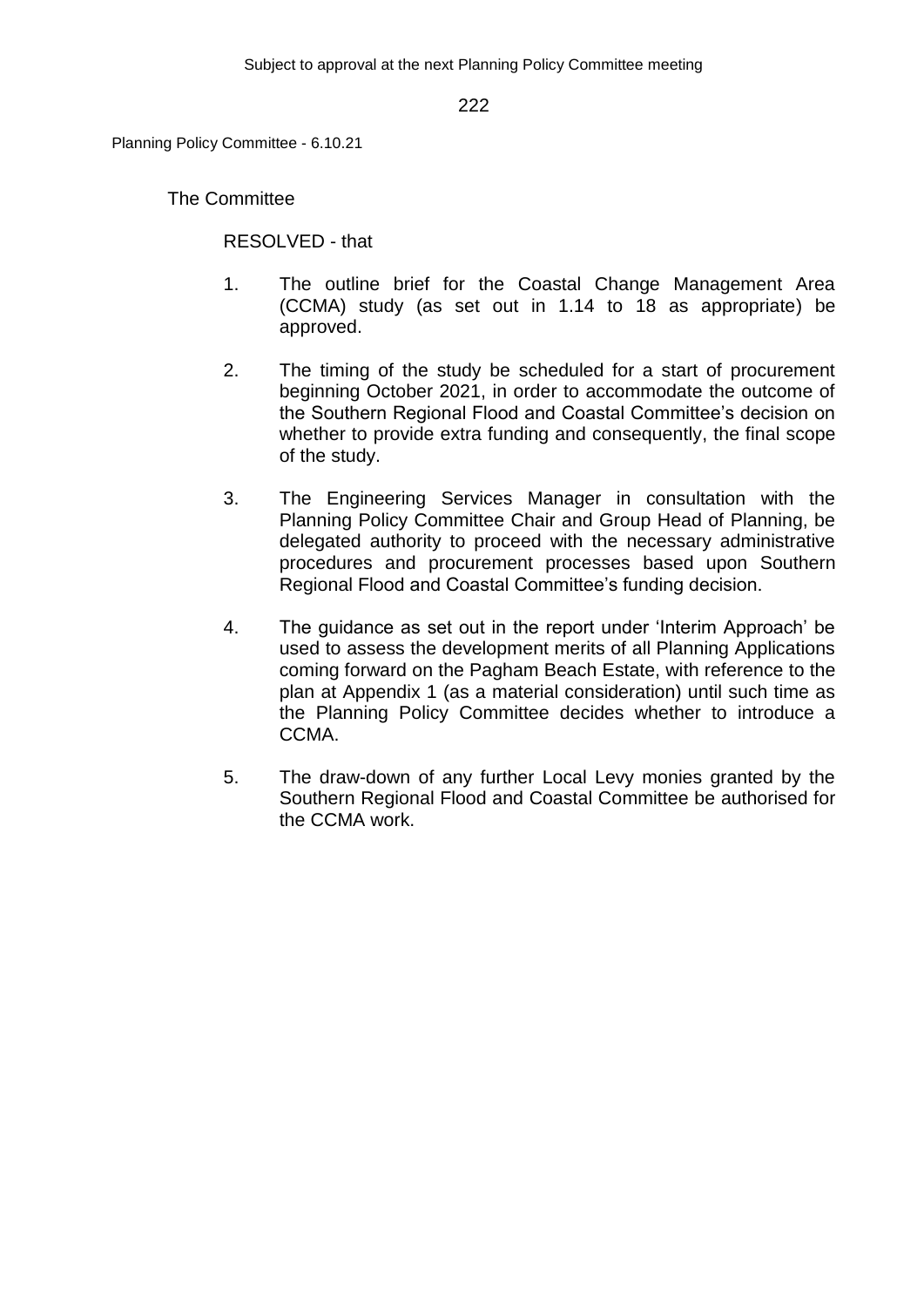Planning Policy Committee - 6.10.21

# 337. INFRASTRUCTURE FUNDING STATEMENT

Upon the invitation of the Chair, the Planning Policy and Conservation Team Leader presented his report and explained that the Community Infrastructure Levy (CIL) Regulations 2010 (as amended) included a requirement for all planning obligation collecting authorities to prepare an annual Infrastructure Funding Statement to be published on the web site at the end of the calendar year reporting planning obligation income and CIL and expenditure from the previous financial year.

Members then took part in a full debate on the item where a number of points were raised including:

- whether funding could be provided for a school bus programme with its benefits of reducing congestion and pollution, and whether as a County Council responsibility they could take it on as a CIL commitment
- the terminology of funds 'not been formally allocated' and greater detail on where these might be allocated

The Planning Policy and Conservation Team Leader and Group Head of Planning provided Members with answers to all points raised during the debate. The Group Head of Planning confirmed that all Section 106 receipts were identified for a project by law (which were detailed in the appendices) but that planning terminology used 'unallocated' until funds had been received.

The recommendation was then proposed and seconded.

The Committee

RESOLVED

That the Arun Infrastructure Funding Statement 2020/21 be agreed and published on the Arun District Council website in accordance with Regulation 121A of the Community Infrastructure Regulations 2010 (as amended).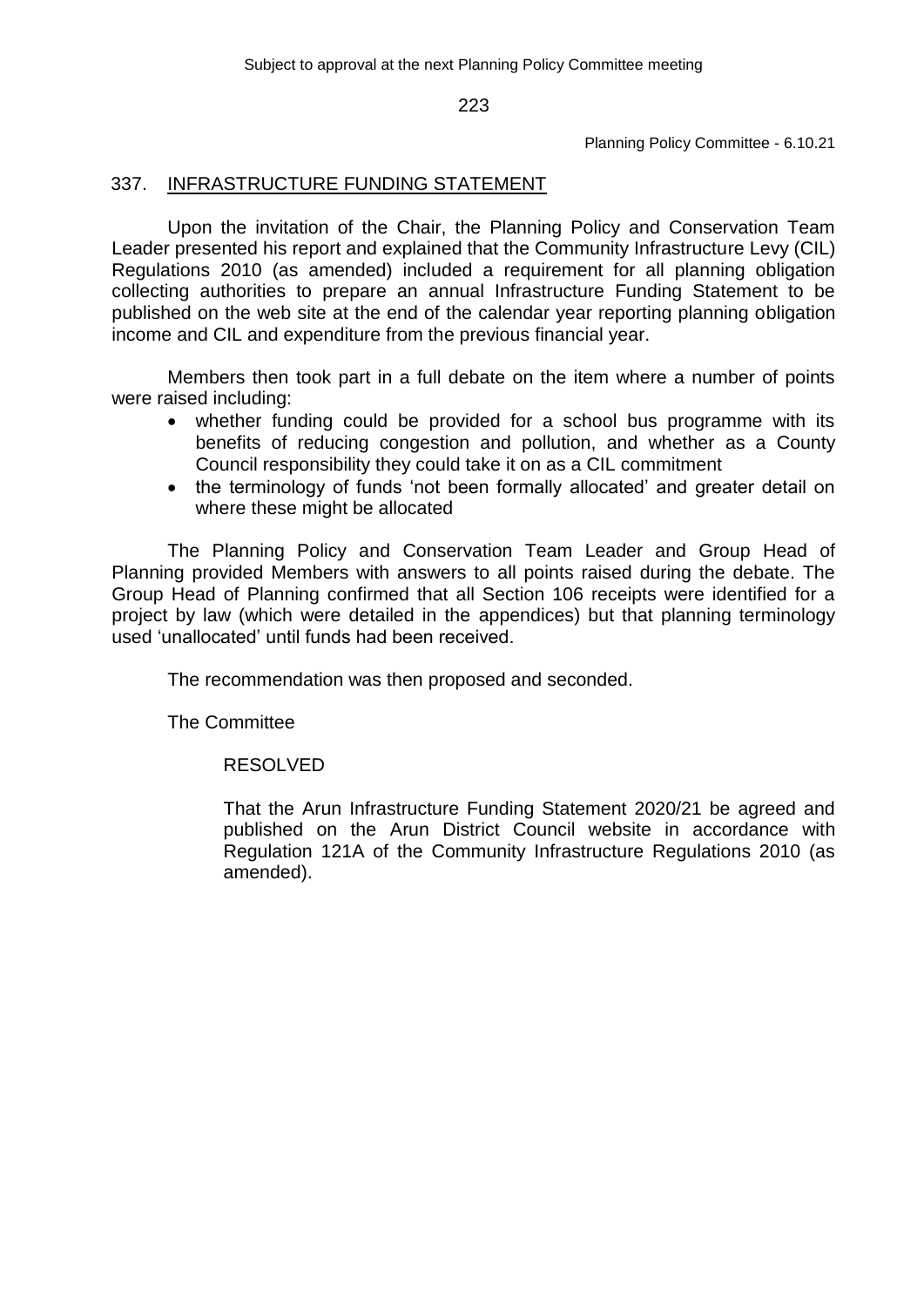Planning Policy Committee - 6.10.21

# 338. ARUN LOCAL PLAN UPDATE

*(Councillor Jones left the meeting during this item.)*

Upon the invitation of the Chair, the Planning Policy and Conservation Team Leader presented his report which updated Members on the issues affecting the progress of the Local Plan update and progression of the Vision and Objectives whilst also anticipating significant Government planning and regulatory reforms. He outlined a number of options Members might have wished to consider on the approach to take for the Local Plan update and supporting evidence work, in view of the pending national planning reforms and also emergent critical issues arising under the 'Duty to Cooperate' affecting plan making and particularly delivery of development to the west of Arun in the A27 corridor.

The options put before the Committee were:

- 1) Continue with Full Plan Preparation as per previous resolutions
- 2) Continue with Full Plan Preparation but with an Extended Timescale
- 3) Pause the preparation of a revised Local Plan until details of the new plan making system were agreed.

Members (and one non-Committee Member) then took part in a full debate on the item where a number of points were raised including:

- the recent change in the Secretary of State and indications made that he already wished to review and revise aspects of the bill, and the resultant delay this might cause
- knowledge of other local planning authorities who had suspended progress of their Local Plans because of the imminent changes in the White Paper, so precedent for option 3
- previous experiences with the development of Local Plans during periods when planning rules were changing and the added costs involved, and the possibility of spending on a Local Plan that would have to be reviewed as circumstances have changed
- a lot of time spent time doing the Vision and Objectives earlier in the year, disappointment and uncertainty over why they were abandoned, and how could the Council proceed with the Local Plan update if a basic vision could not be agreed upon
- the evidence base previously commissioned having been extremely useful and reluctant to waste the money spent on it
- support for option 1 and proceeding with the original plan due to concerns over the risks involved with waiting or the process becoming stop/start
- the efficacy between options 2 and 3, and whether there was any work that it would be safe to proceed with in an extended timescale
- the possibility of the removal of the 5-year housing supply and the objective assessed housing need figure derived from it, and so unnecessarily planning for housing numbers that may not be required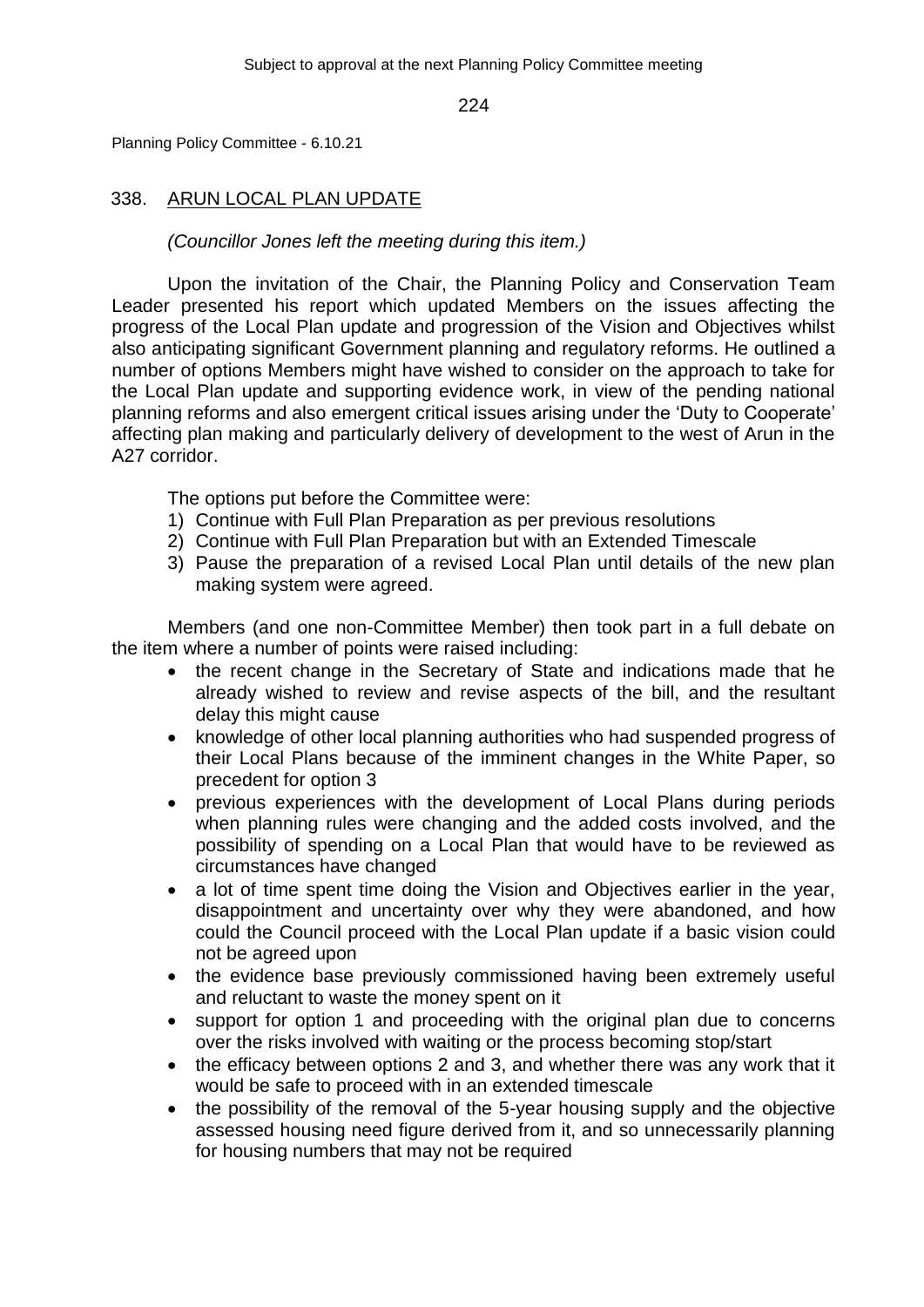### Planning Policy Committee - 6.10.21

- concerns over deferral (option 3) and whether the situation should be reviewed by Committee on a regular basis to be more proactive due to the changing nature of policies
- the Local Plan being classed as failing by the Authority Monitoring Report, so other issues that needed to be address in addition to 5-year housing supply
- whether the Council exposed itself to risk from neighbouring Local Authorities due to delays in evidence updates, for example through 'Duty to Cooperate' agreements with no up-to-date data on what the District could or could not accommodate
- the significant quantity of planning approvals waiting to be implemented across the District and concerns developers were submitting speculative applications outside of strategic site allocations in the Local Plan at the same time
- support for a review of the White Paper as indicated by the new Secretary of State, though concerns over the number of what/ifs in a possible impending review
- support for options 1 and 2 as both kept the process moving forward, and for some of the studies indicated in the report that it would be useful to undertake regardless of the planning system eventually adopted
- clarification whether it was full plan preparation or an extension of five years to the existing plan that was sought, and if an extension of five years then the Local Plan would be out of date by the time of adoption which would be a waste of time and money
- the need to sort out the issues with the current Local Plan first to avoid these being carried over into a new Local Plan
- the additional housing a review of the existing Local Plan would add under the current planning system, suggestions this could be as much as 5,000- 8,000 new homes over the 5 years the plan would have to be extended by
- the intention of Government to give Councils stronger powers to enforce 'build out'
- the current 'out-of-control' position of having to accept planning applications wherever they may be, and even inviting them due to land supply issues
- whether Committee could make decisions based upon assumptions of what future planning rules may be, and whether it would be better to bring this report back in a few months times once more is known about how the Government is progressing with its plans
- statements and responses by the Secretary of State being material considerations in planning applications
- if option 3 were the preferred option of the Committee, the need to review the situation in six months times
- whether the possible lifting of the Local Land Supply would apply to the current Local Plan, and if this would be accompanied by the removing of the Housing Delivery Test which has also been problematic
- the need for the evidence base generated from the proposed list of studies in the report to deal with issues such as the climate emergency, and whether the option to pause could be explored down the line depending the outcome of the research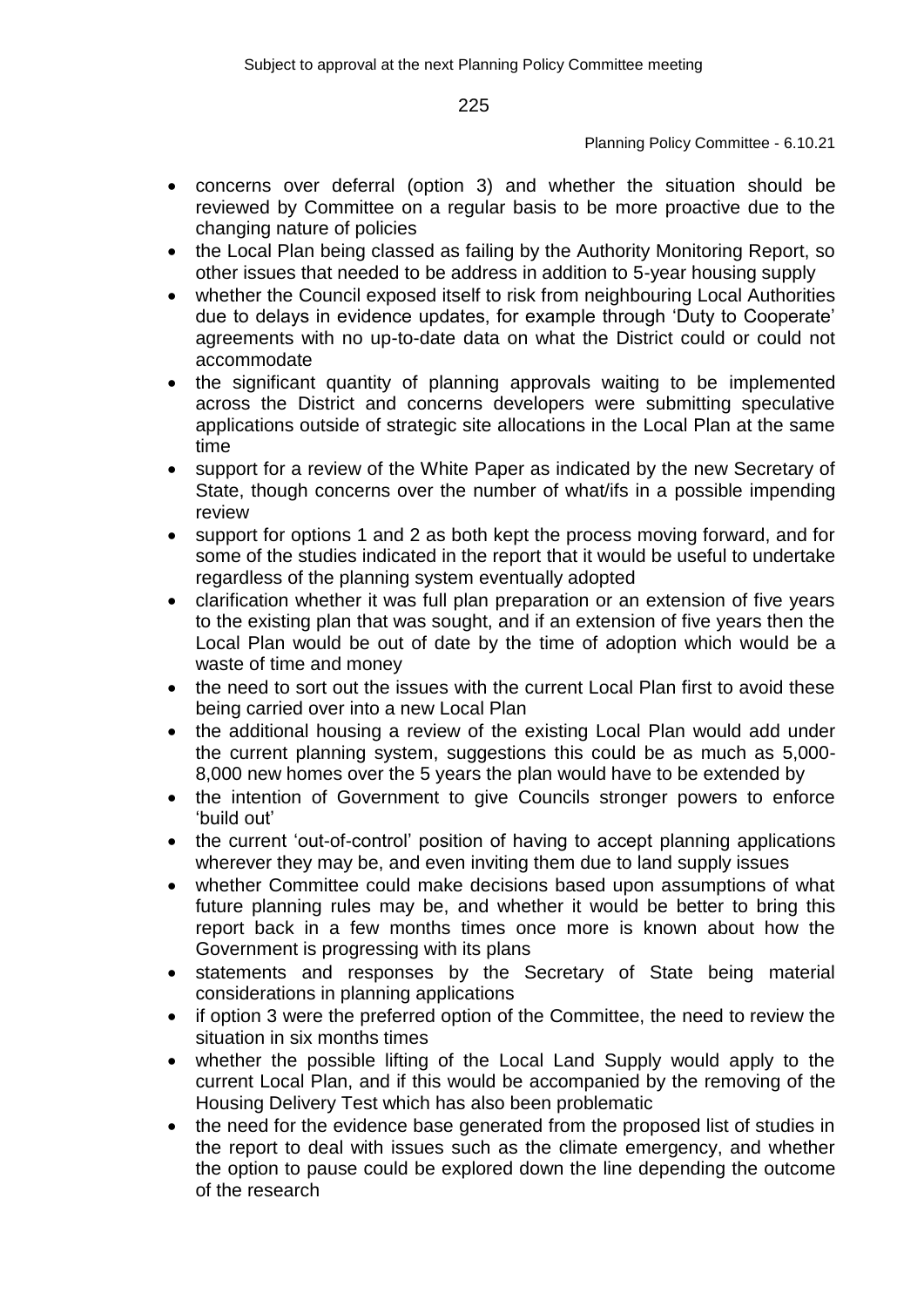Planning Policy Committee - 6.10.21

Councillor Hughes moved a motion that Option 3, that the Plan be paused, be put to the Committee as its preferred option due to knowing the planning reforms were going to change and therefore be unable to continue working towards AND that it be reviewed in six months time. This was seconded by Councillor Clayden. Following a vote of the Committee, the motion was declared CARRIED.

The Planning Policy and Conservation Team Leader provided Members with answers to all points raised during the debate and stressed the risks involved in each option, many already known and set out in the report, but that a direction of travel was needed by Officers from the Committee.

The substantive recommendations were then proposed and seconded.

The Committee

# RESOLVED

That the Local Development Scheme and Statement of Community Involvement be reported back to the next Committee meeting.

The Committee

# RECOMMEND TO FULL COUNCIL

Option 3 to pause the preparation of a revised Local Plan until details of the new plan making system be agreed, and that the pause be reviewed in six months' time.

## 339. DEVELOPMENT MANAGEMENT POLICIES ENGAGEMENT FEEDBACK

Upon the invitation of the Chair, the Planning Policy and Conservation Team Leader presented his report which provided an update on engagement work on the draft list of Development Management Polices identified for potential review.

One Member paid tribute to the contributions of parishes to this process and the comments made, and also highlighted the Environment Agency's comment regarding a possible rise in temperature of 3-4% by the end of the century as demonstrating the scale of the challenge faced and how the Council must take this seriously.

The recommendation was then proposed and seconded.

The Committee

# RESOLVED

To consider the feedback received and agree the report be used to inform future plan making.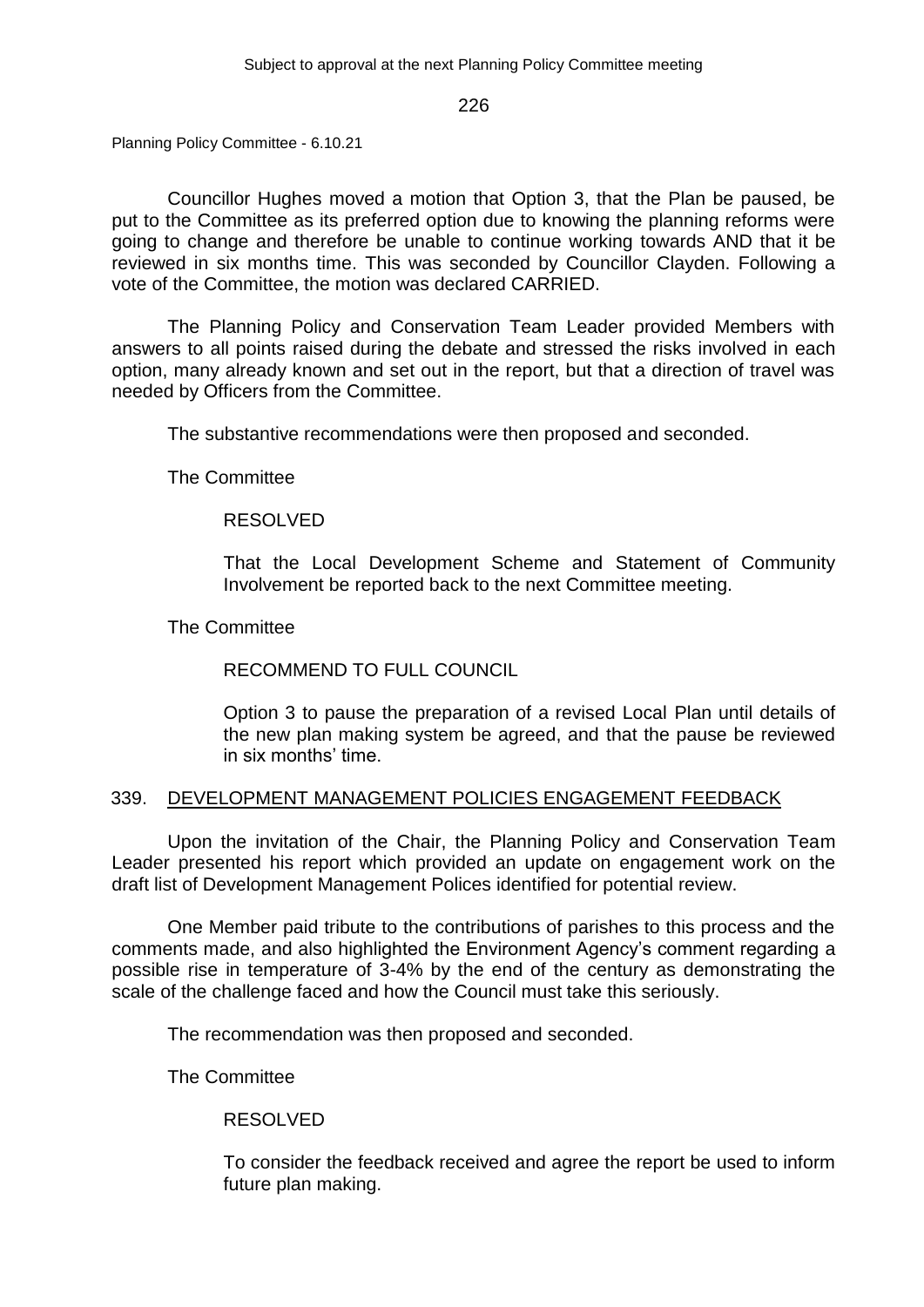Planning Policy Committee - 6.10.21

## 340. WEST SUSSEX TRANSPORT PLAN 2022-2036 CONSULTATION

*(At the beginning of the item, Councillor Elkins declared a Personal Interest as a Member of West Sussex County Council.)*

Upon the invitation of the Chair, the Planning Policy and Conservation Team Leader presented his report which sought agreement for its content to form the basis of a formal response from the Council to the West Sussex Transport Plan 2022-2036 Consultation.

Members (and one non-Committee Member) then took part in a full debate on the item where a number of points were raised including:

- acknowledgement in the report that Arun was the most densely populated part of the County
- the need for road improvements between Bersted to Chichester, in the short rather than the medium term, and Pagham Road
- the need to include the journey time between Angmering and Horsham by train which involved a change at Barnham
- the need for the Arundel Chord railway
- references to viable transport alternatives to the car and the Arun Active Travel Study but no mention of a school bus programme which would be a big step to reducing congestion and carbon emissions
- the need for a bridge west of Ford Station and a A27/A259 link opening up the possibility of development in the Ford area
- previous Section 106 contributions having been declined by Highways England that could have contributed to these improvements
- concern over the ordering of priorities and fears that once the roads had been built there would not be any money left for any of the other improvements, that the Transport Plan would therefore not meet its objectives of decarbonising transport and did not demonstrate how targets would be achieved
- the need for the formal response to contain stronger wording to reflect the seriousness of the situation and the Council's concerns

The Planning Policy and Conservation Team Leader provided Members with answers to all points raised during the debate.

The recommendation was then proposed and seconded.

The Committee

# RESOLVED

To agree the comments set out in sections 1.8 to 1.12 of the report as the basis for Arun District Council's formal response to the consultation document Draft West Sussex Transport Plan 2022-2036.